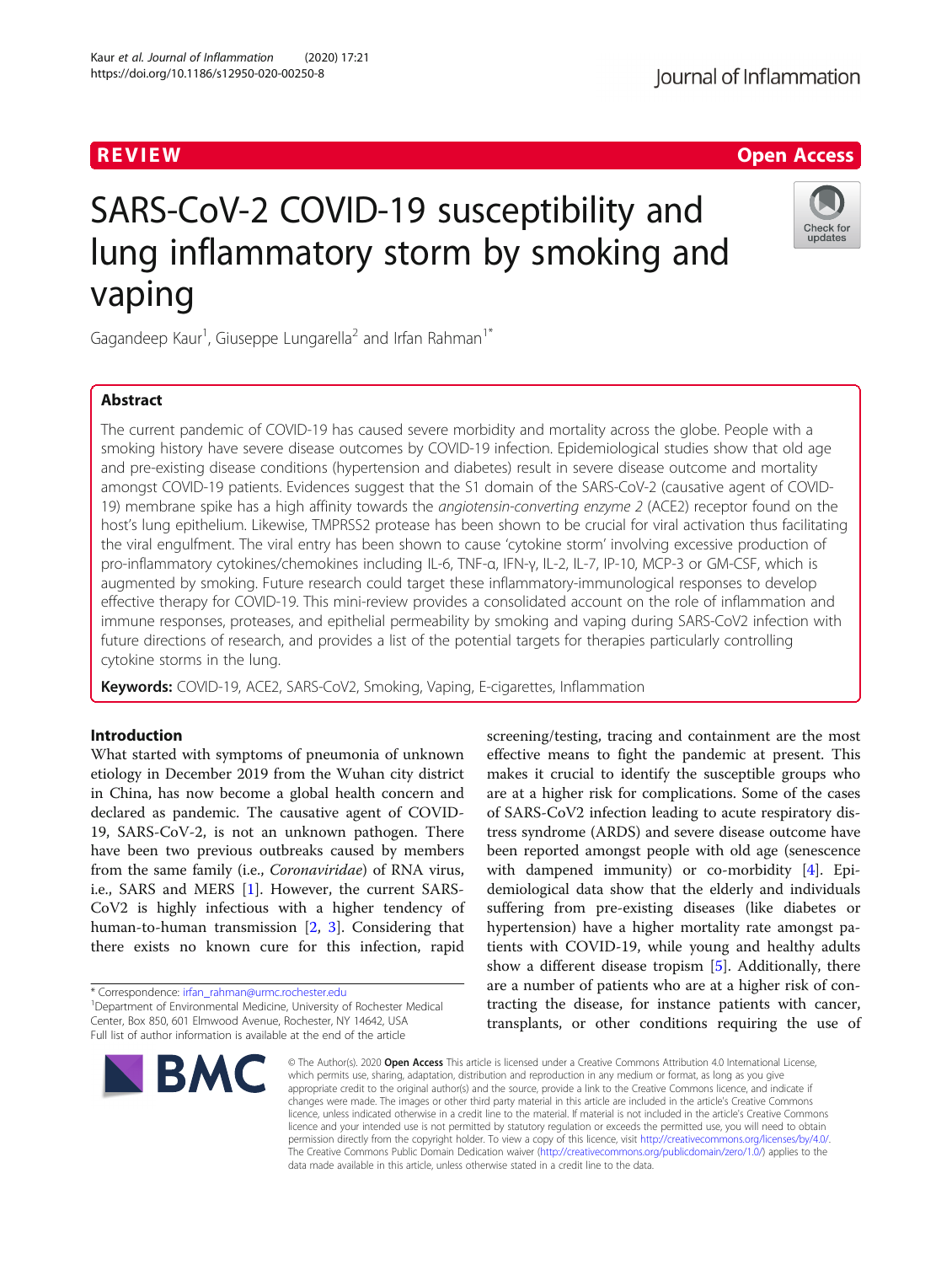immune-suppressing drugs especially with respiratory illnesses [\[6\]](#page-6-0). In particular, the disease, (a) may not manifest itself at all; making the patient a potential carrier of the viral pathogen, (b) may manifest as "banal flu" thus being undiagnosed till further complications, and (c) may develop into a serious illness requiring hospitalization. This makes it crucial to understand the exact mode of disease development and progression, and identify the population group that might be at a higher risk of contracting the disease. In this respect, people with a smoking/vaping history may be at a higher risk of suffering from severe disease outcomes by COVID-19 infection. However, at present there is little or no significant data available regarding the health implications towards SARS-CoV-2 infection in smokers/vapers. In this mini-review, we present the evidences that tobacco smoking and/or vaping e-cigarettes could weaken the lungs defenses, thus rendering the individuals more susceptible towards COVID-19 infection with augmented symptoms.

#### COVID-19 and smoking/vaping

Though there is no direct evidence suggesting the increased susceptibility of smokers/vapers towards COVID-19 infection, various indirect studies prove that this population is at a higher risk to show severe symptoms and need mechanical ventilation as compared to non-smokers. While analyzing the factors associated with severe disease outcomes in patients admitted to three tertiary hospitals in the Wuhan district, Liu et al (2020), showed that patients with a history of smoking were significantly higher in the progression group (with severe symptoms) than improvement (patients showing recovery) group (27.3% vs 3%) [[4\]](#page-6-0). Again, in Wuhan, the epicenter of the disease in China, the case fatality rates amongst males (2.8%) has been reported to be higher than females (1.7%). Similar trends have been reported in other hard-hit regions like Italy and Spain, where out of several cases of COVID-19 infection, 58% were men. Furthermore, men are more prone to succumb to the disease with fatalities (72%) [\[7](#page-6-0)]. One of the prime reasons for this has been speculated to be higher rate of smoking amongst men  $(52.1\%)$  than women  $(2.7\%)$   $[8]$  $[8]$ , [9\]](#page-6-0). Further, smokers are more prone to contract respiratory infections with higher rates of influenza, tuberculosis and pneumonia than non-smokers [\[9](#page-6-0)]; which supports the rationale of considering this population group to be at high risk.

#### Role of epithelial cells and inflammatory response: ACE2 and TMPSSR2

The study of the pathogenesis of COVID-19 points towards the dangers of contracting a disease and eventual complications amongst smokers/vapers due to delayed clearance of virus.

SARS-CoV2 belongs to the family of Coronavirus that obtains its name from the crown-like appearance on imaging. This feature is attributed to a glycosylated cell surface spike (S) protein with two functional domains-S1 and S2. ACE2 has been shown to be the site of host-cell entry for the SARS-CoV2 virus. The S2 domain of the viral spiked envelope has a high affinity to the ACE2 receptor on the lung epithelium. Interestingly, ACE2 expression has been found to be high amongst smokers (possibly including e-cigarette vapers) and individuals on ACE blockers (patients with hypertension and diabetes), thus rendering them susceptible to the disease [[9\]](#page-6-0). Furthermore, there are more circulating ACE2 in men which provides evidence for gender-based variations in disease severity [[10](#page-6-0)]. ACE2 may be highly expressed in germ cells i.e. more in men vs women. It is likely that ACE2 is related to nicotinic acetylcholine receptors (nAChRs), particularly alpha7nAChR receptor further supporting that smoking/vaping (nicotine) status might be crucial in the pathophysiology of COVID-19 [\[11](#page-6-0)]. The ACE2 receptors (developmentally regulated) are abundant on the lung epithelium, specifically the type II pneumocytes, goblet, nasal epithelial/ciliated and oral mucosal cells  $[12-14]$  $[12-14]$  $[12-14]$  $[12-14]$  $[12-14]$ . A recent study has suggested a role of interferon-stimulated response of SARS-CoV-2 entry via ACE2 and TMPSSR2 protease [[15](#page-6-0)]. Studies suggest that ACE2 expression is upregulated in the small airway epithelia of smokers and patients with smokingassociated pathologies like COPD and IPF [[15,](#page-6-0) [16](#page-6-0)]. Though not tested, vaping (nicotine) may have similar effects, thus making this group more prone to be affected by the disease.

While ACE2 is important for host entry, the host cellular proteases function to activate the viral particle thus facilitating the viral engulfment. In this respect, TMPRSS2 protease is of importance in that ACE2 employs the cellular serine protease TMPRSS2 for S protein priming and host-cell entry [[17](#page-6-0)]. Studies show that the SARS-CoV-2 entry-associated protease, TMPRSS2, is highly expressed in the nasal ciliated and goblet cells. Single cell RNA sequencing analyses of multiple tissues has shown that only a small subset of ACE2+ cells express TMPRSS2, thus suggesting that other proteases might play similar role. In this respect, Cathepsin B/L has also been shown to be of importance [[14\]](#page-6-0). Interestingly, in vivo and clinical data show that cigarette smoke results in increased expression of Cathepsin B, which raises the possibility of increased susceptibility towards COVID-19 infection amongst smokers [[16\]](#page-6-0). Another cellular protease, furin, cleaves the S1/S2 site of the spike protein of SARS-CoV-2 which is essential for the cellcell transmission of the virus [[18](#page-6-0)]. Smoking can decrease the effectiveness of serine protease inhibitors (serpins) that control the "furin" activity [\[19,](#page-6-0) [20](#page-6-0)]. Also, evidence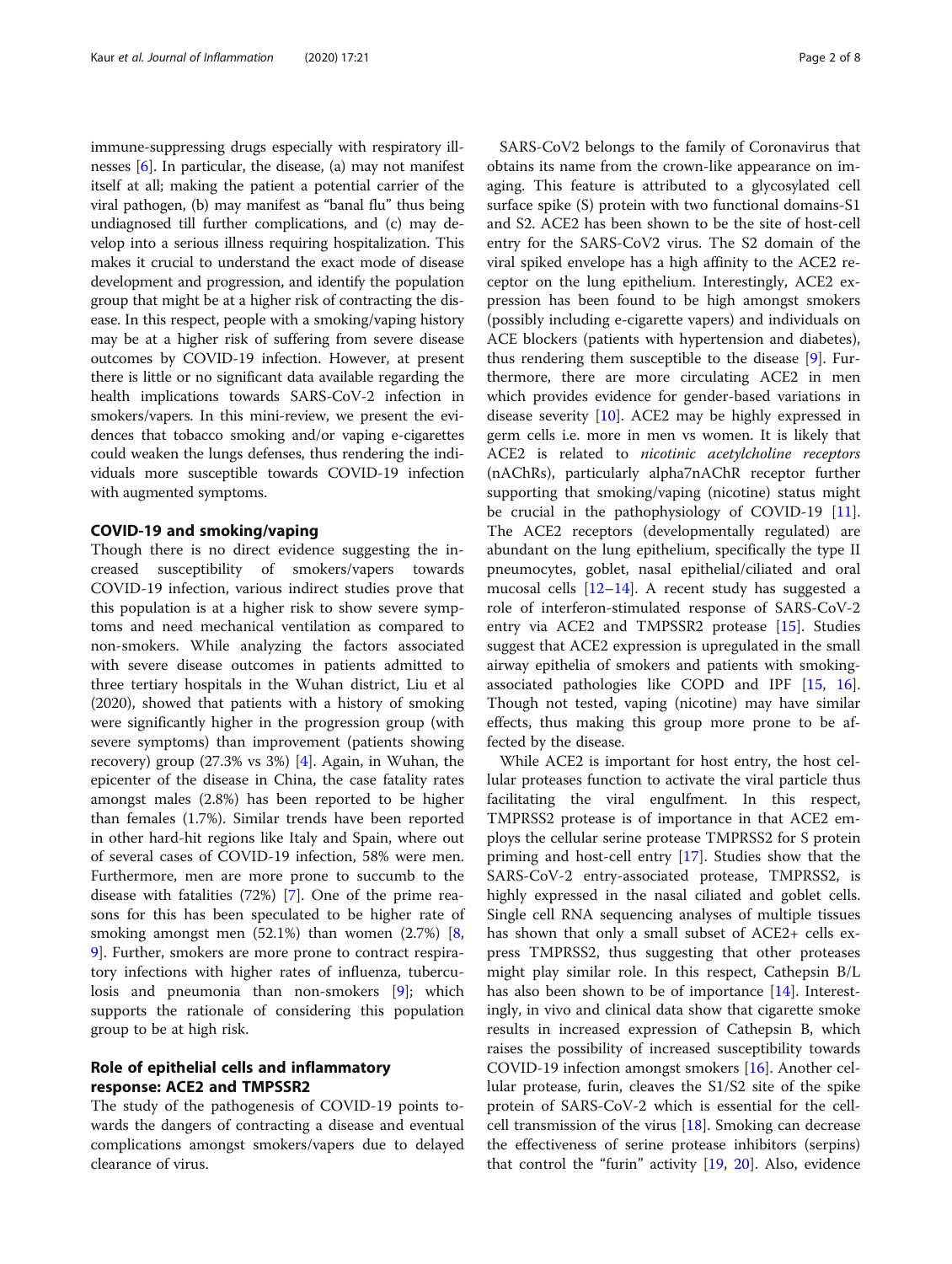<span id="page-2-0"></span>suggests that serpin-deficiency attributes to increased viral (Influenza A) susceptibility in C57BL/6 mice [\[21](#page-6-0)]. Taken together, these findings point toward increased possibility of COVID-19 contraction amongst smokers/ vapers.

Smoking and vaping also affect the tight barrier junction leading to increased epithelial permeability (lung leakiness). In fact, the structural changes due to cigarette smoking including; increased mucosal permeability, impaired muco-ciliary clearance, peribronchiolar inflammation and fibrosis (airway remodeling); could pose little to no resistance towards viral entry amongst smokers as shown in Fig. 1 [[22](#page-6-0)].

Smoking/vaping causes oxidative stress and inflammatory responses in the lung which make smokers/vapers more susceptible to bacterial/viral infections [[23](#page-6-0)–[25](#page-7-0)]. Oxidative stress has adverse effects on the epithelial permeability and ACE2 expression, which may have serious implications in smokers/vapers [\[26,](#page-7-0) [27\]](#page-7-0). ACE2 exists in multiple isoforms with predominance of 90 kDa in the lungs and 120 kDa in kidneys [[26](#page-7-0)]. It can be posttranslationally modified by oxidants/carbonyls. Hence

ROS generation due to smoking or vaping could adversely affect the ACE2/Angiotensin (1-7) /Mas axis [[28\]](#page-7-0). Likewise, the oxidative stress due to cigarette smoke or e-cig aerosols results in epithelial barrier dysfunction which increases the membrane permeability and susceptibility towards viral/bacterial infections [[28](#page-7-0)– [30\]](#page-7-0) (Fig. 1). Covid-19 related genes, such as ACE2 and TMPRSS2 are affected in patients with asthma and are linked with inhaled corticosteroids [\[31](#page-7-0)]. This suggests that steroid-resistance seen by smoking in patients with COPD may have ramifications in COVID-19 susceptibility via ACE2 and TMPRSS2.

The most common complication due to SARS-CoV2 infection -Acute respiratory Distress syndrome (ARDS) is a result of the 'cytokine storm' caused due to uncontrolled release of proinflammatory cytokines/chemokines by effector immune cells [[32](#page-7-0)]. These pro-inflammatory mediators include IP-10, MCP-3, HGF, MIG, MIP-1α, IL-6, TNF-α, IFN-γ, IL-2, IL-7 and GM-CSF. In fact, while studying the transcriptional response towards infection using in vitro model, Blanco-Melo et al. found that SARS-CoV-2 infection in normal human bronchial



Fig. 1 Factors responsible for higher susceptibility of smokers/vapers against COVID-19. In normal individuals, the muco-ciliary epithelium and the mucous layers act as the first line of defence against the foreign pathogen (in this case SARS-CoV2). On smoking, this layer is damaged and so is the flow of the peri-ciliary fluid (mucous; indicated by arrows) which makes them more prone to infections. Smokers are also shown to have higher surface expression of ACE2 receptors (binding sites for SARS-CoV2) which allows the entry of pathogens into the host cell and protects the virus against the host surveillance. In normal individuals, the viral infection could be checked by the, (a) cytokine release from the type II pneumocytes, goblet, nasal epithelial/ciliated and oral mucosal cells and (b) immune cell (macrophages, neutrophils and lymphocytes) infiltration at the site of infection, to contain further spread. Smoking weakens the immune system enabling easy entry into the host cell, rapid multiplication of the virus followed by hyperinflammatory response triggered by 'cytokine storm' in the host body eventually leading to damaged lung tissue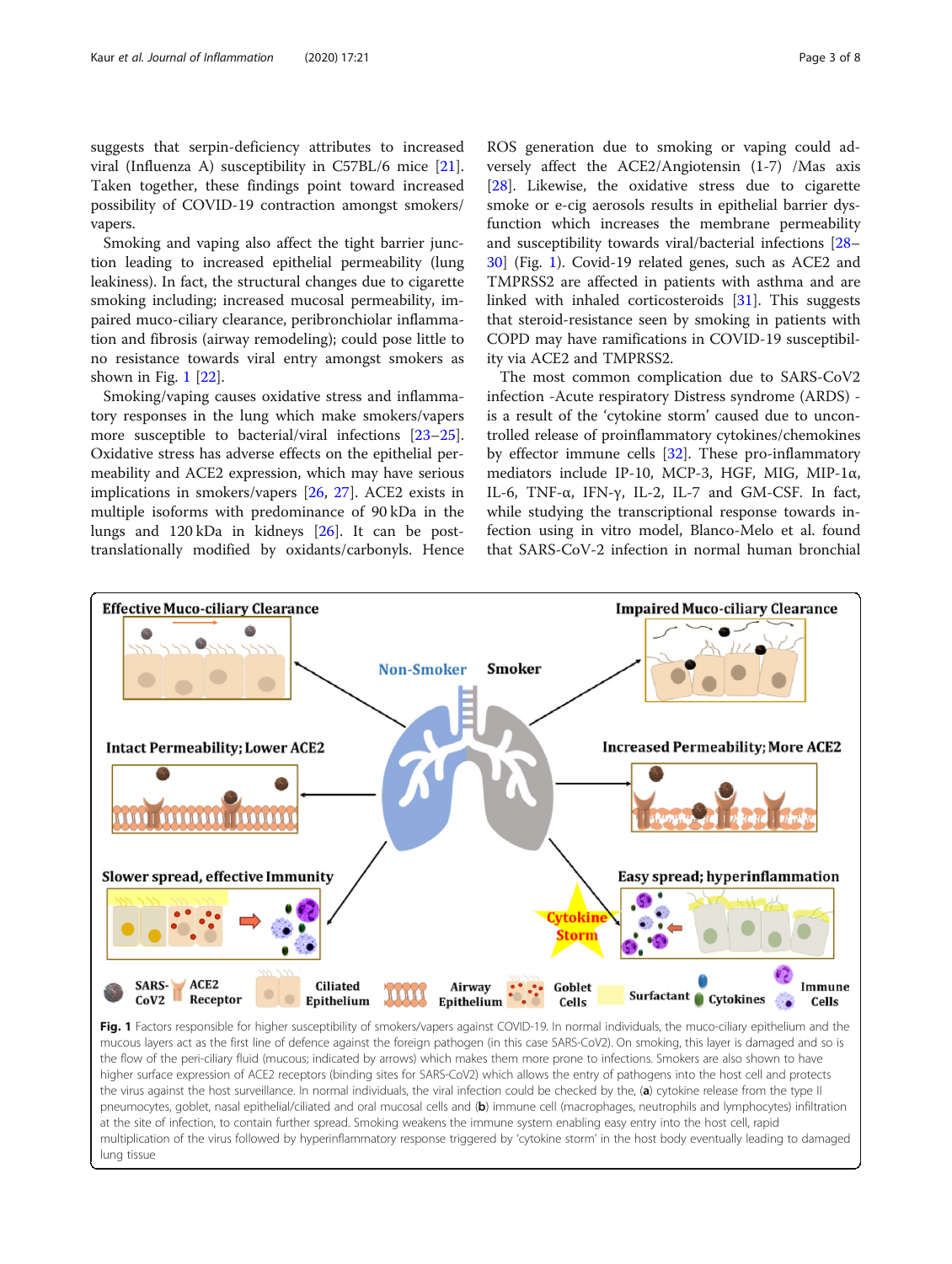epithelial cells results in reduced IFN-mediated responses along with heightened production of cytokines/ chemokines that enables sustained viral replication [\[33](#page-7-0)]. Of interest, the expression of IL-6, TNF- $\alpha$  and other pro-inflammatory cytokines is upregulated in chronic smoking condition and so is the low expression levels of perforin and granzyme B- the two major effector proteins of natural killer (NK) and CD8 T cells [\[34](#page-7-0)]. Furthermore, lung autopsy of COVID-19 patients demonstrated neutrophil infiltration in pulmonary capillaries with fibrin deposition and extravasation of neutrophils into the alveolar space [\[35\]](#page-7-0). These observations point towards formation of Neutrophil Extracellular Traps (NETs) that may contribute to organ damage, lung remodelling, and mortality in COVID-19 patients. Evidence suggests that smoking affects neutrophil trafficking, NET formation, humoral and cell-mediated immune responses as shown in Fig. [1](#page-2-0). This could eventually lead to susceptibility towards ARDS development further augmenting the disease pathogenesis [[35\]](#page-7-0).

In this respect, it is important to mention about the susceptibilities of old smokers/vapers with comorbidities like COPD or IPF. It is known that older patients are more likely to develop pneumonia and respiratory failure due to SARS-CoV-2 infection, which suggests that cellular senescence might play an important role in the disease pathogenesis for COVID-19 [[35](#page-7-0)]. It has been shown that a lowered expression of regulatory proteins like TRIB3 (negative regulator of NF-kappaB signaling) and SIRT1 (anti-aging and anti-inflammatory) amongst aged/ older individuals, rendering them more prone to infection [[36](#page-7-0), [37](#page-7-0)]. Interestingly, our group showed that the SIRT1 expression is lowered in the lungs of smokers and COPD patients [[37\]](#page-7-0). This highlights the possible involvement of SIRT1 and senescence-associated pathways in modulating SARS-CoV-2 pathogenesis in humans, thereby putting smokers/vapers at a higher risk of contracting an infection. Further, gene tribbles homolog 3 (TRIB3) is decreased during aging in male, and its protein interacts with nucleocapsid protein and RNA dependent polymerase of the virus [\[36](#page-7-0)].

The same could be the case with vapers who use ecigarettes. Considering the rapidly increasing cases of vaping-induced lung pathologies, CDC has coined the term 'e-cigarette or vaping product use associated lung injury (EVALI)' to characterize conditions like acute lung injury, acute fibrinous pneumonitis, diffuse alveolar damage, or pneumonia accompanied by bronchiolitis. Such insults increase the possible risk amongst vapers. In contrast, e-liquid constituents interact with the pulmonary surfactants, i.e. dipalmitoylphosphatidylcholine (DPPC), which could lead to induction of innate immune responses in ENDS users. The lipid dysregulation in the airways of ENDS user could render them more prone to the COVID-19 infection [[38\]](#page-7-0). Furthermore, it is possible that EVALI and COVID-19 have similarities as both develop interstitial pneumonia leading to ARDS [[38\]](#page-7-0). In fact, both EVALI and COVID-19 are characterized by decreased arterial oxygen saturation and bilateral pneumonia, thus making it difficult in detecting the two conditions [[39,](#page-7-0) [40\]](#page-7-0) Also, considering that many people with COVID-19 infection do not show any symptom of the disease, there is a likelihood of the vapers with EVALI being the asymptomatic carriers of COVID-19 [[41\]](#page-7-0). Further, research is required to test the hypothesis that COVID-19 and vaping are associated with severe EVALI. Similar to EVALI, patients with COVID-19 showed elevated levels of several cytokines (CCL2/MCP-1, CXCL10/IP-10, CCL3/MIP-1A, and CCL4/MIP1B) in BALF and peripheral blood mononuclear cells [\[42](#page-7-0)].

It is also possible that exosomes/extracellular vesicles released by lung epithelial cells may trap SARS-CoV2 and their respective miRNA/RNA, which would trigger a cytokine storm to other neighboring cells in response to smoking [\[43\]](#page-7-0). ACE2 positive cells may play a role in viral entry [[44](#page-7-0)]. Exosomes may be pro-inflammatory or can be exploited pharmacologically in lung diseases [\[45,](#page-7-0) [46](#page-7-0)].

#### Therapeutic targets and approaches

Currently, there is no known treatment or vaccine for the disease and there is limited knowledge about the disease pathogenesis. Several efforts are being made to design a drug or vaccine against SARS-CoV2 infection [[47\]](#page-7-0). We reviewed some of these approaches based on mechanism of action in Table [1](#page-4-0) listing their pros and cons. Also, a diagrammatic representation of the viral entry into the host and potential sites of modulating its antigenicity has been depicted in Fig. [2.](#page-5-0) These approaches can be used alone or in combinations to combat against the virus.

The most important target that has emerged so far is, ACE2. It is the site of attachment of the virus to the host's cell and the first port of entry for the virus which may be affected by smoking in lung epithelial cells. Consequently, targeting ACE receptor binding is the most popular strategy of SARS-CoV2 containment [\[9](#page-6-0)]. However, ACE2 is a key modulator of renin-angiotensin system and it is not clear how its inhibition functions in patients with COVID-19. It is thought that administering these drugs might increase the disease severity. Also, due to ACE2 polymorphism or isoforms, some individuals might be genetically predisposed to the disease which could be hard to monitor using this approach [[49\]](#page-7-0). Overall, currently there is no clinical evidence that proves the efficacy of angiotensin-converting enzyme (ACE) inhibitors or angiotensin II type 1 receptor blockers (ARBs) in treating COVID-19 infection [[60\]](#page-7-0).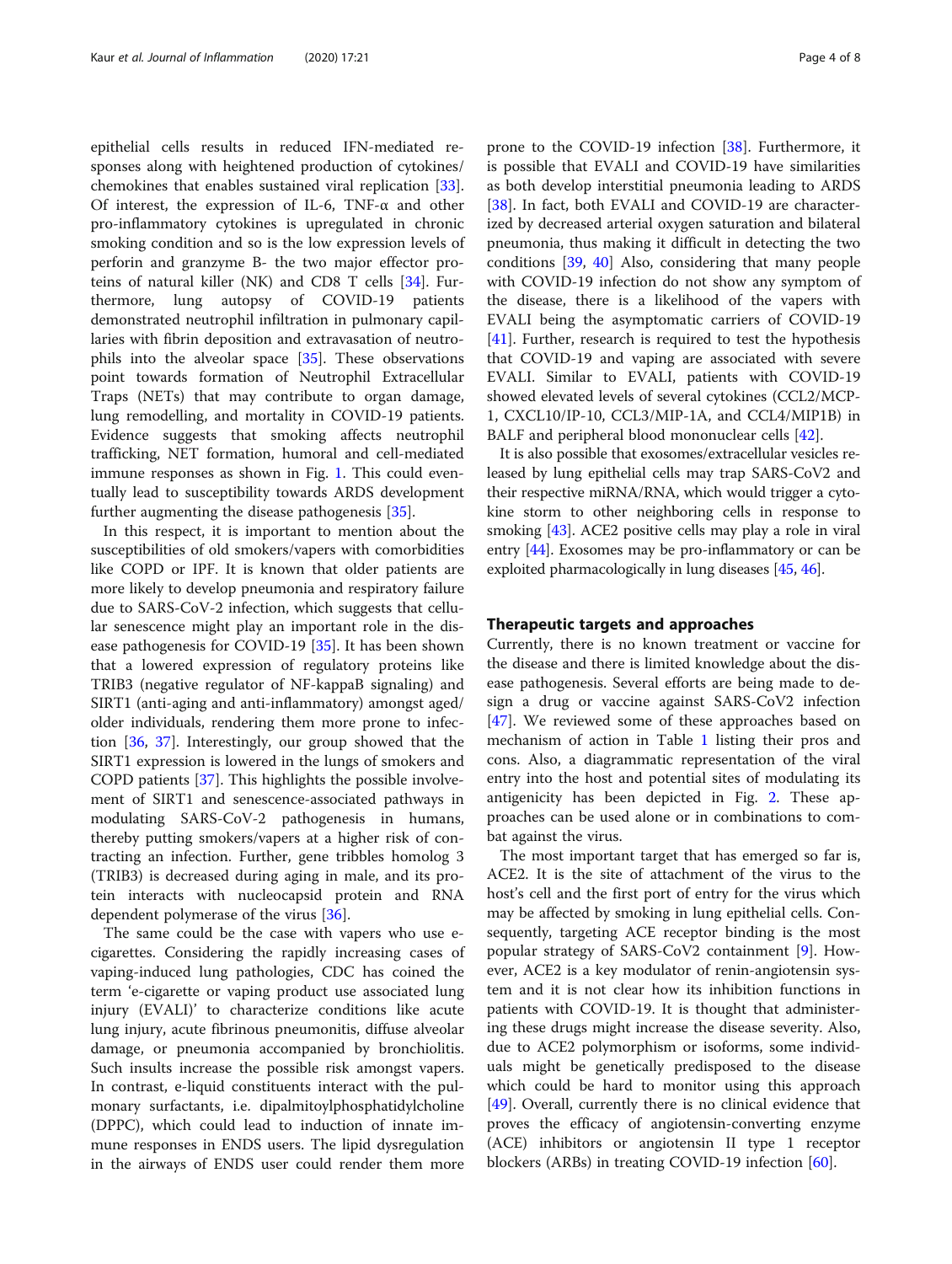| Treatment/ Prophylaxis<br>Options                                                                                                             | Rationale                                                                                          | Pros                                                                                                                                            | Cons                                                                                                                               | Reference   |
|-----------------------------------------------------------------------------------------------------------------------------------------------|----------------------------------------------------------------------------------------------------|-------------------------------------------------------------------------------------------------------------------------------------------------|------------------------------------------------------------------------------------------------------------------------------------|-------------|
| Targets from host's<br><i>immune</i> system<br>(IL6 blockers: Actemra,<br>Tocilizumab.<br><b>Monoclonal antibodies:</b><br>Kevzara-sarilumab) | Preventing excessive<br>inflammatory responses.                                                    | Modulation of host's<br>immunopathological responses would<br>decrease risks of ARDS.                                                           | Immune-modulation could have<br>adverse effects                                                                                    | $[48]$      |
| ACE inhibitors (e.g.<br>Umifenovir)                                                                                                           | ACE inhibitors may target<br>the S1 domain and ACE2<br>interaction thus preventing<br>virus entry. | ACE modulation has successfully been<br>employed in treating conditions like<br>hypertension, heart failure and<br>atherosclerosis.             | Role of ACE inhibitors in COVID-19 is<br>not clear.                                                                                | [9, 49]     |
| TMPRSS2 inhibitor (e.g.<br>Camostat, Nafamostat)                                                                                              | TMPRSS2 inhibition could<br>prevent the viral activation<br>preventing virus entry.                | TMPRSS2 inhibition may have little on-<br>target side effect.                                                                                   | Proteases other than TMPRSS2 (e.g.<br>Cathepsin L, TTSP) might have a role<br>in viral activation.                                 | [50, 51]    |
| Chloroquine/<br>Hydroxychloroquine                                                                                                            | It could prevent viral entry<br>and have other immune-<br>modulatory effects.                      | Its anti-inflammatory properties could<br>help monitor immunopathological re-<br>sponses in patients.                                           | It is associated with side effects like<br>nausea, headache, blurred vision,<br>vomiting, cramps, and diarrhea.                    | $[52 - 54]$ |
| Anti-viral agents (e.g.<br>remdesivir, favipiravir,<br>ripavirin)                                                                             | They target the viral<br>replication by inhibiting the<br>RNA polymerase enzyme.                   | These agents have shown promising<br>results during initial clinical trials.                                                                    | Use of antivirals has the risk of<br>developing resistance amongst some<br>patient populations.                                    | [47, 55]    |
| <b>Convalescent Plasma</b>                                                                                                                    | It involves use of passive<br>antibody therapy to provide<br>viral neutralization.                 | It can be used for both prophylaxis or<br>treatment. Its efficacy has been tested<br>in previous infections like SARS, Ebola,<br>and hepatitis. | It has a known risk of inadvertent<br>infection due to blood transfer and<br>antibody dependent enhancement of<br>infection (ADE). | [56]        |
| <b>Targets from viral</b><br>structure (like; E protein,<br>M <sup>pro</sup> 3CL <sup>pro</sup> , Furin-like<br>cleavage site)                | Targeting viral structure<br>would prevent viral host-<br>cell entry and replication.              | This method would design SARS-CoV2-<br>specific treatment                                                                                       | Finding a potential cure by this<br>method might take some time before<br>it reaches clinic.                                       | $[57 - 59]$ |

<span id="page-4-0"></span>Table 1 Therapeutic options for COVID-19 with respect to lung cytokine storms by COVID-19

While ACE2 binds to the viral S2 domain, there are various membrane proteases that function to activate the internalization of the virus into the host cell. The TMPRSS2, in particular, has been shown to be crucial in this respect. In fact, TMPRSS2-mediated viral activation and entry has been reported for other coronaviruses and influenza virus [[50\]](#page-7-0). In vitro studies have found that blocking of TMPRSS2 activity using, camostat mesylate, results in the partial inhibition of the SARS-CoV2 entry into the lung epithelial cells, making it a potential target for drug development [[17](#page-6-0)]. On the downside, however, reports suggest that TMPRSS2 is not solely responsible for host cell entry in case of coronaviruses. It seems that many other proteases (Cathepsin L, TTSP family members) could serve similar purpose [\[51](#page-7-0)].

Antimalarial drugs, chloroquine and hydroxychloroquine, are also being tested against SARS-CoV2 infection. Clinical trials using hydroxychloroquine have been planned due to the endorsements and proven relative safety for the effectiveness of this drug for COVID-19. Early clinical studies support the efficacy of hydroxy −/chloroquine in reducing viral load and shortening the disease duration, but such studies are small, anecdotal, and non-robust [\[52](#page-7-0)–[54](#page-7-0), [61\]](#page-7-0).

Targeting the SARS-CoV2 structure could be a successful strategy to prevent viral infection. In this respect, many groups have identified some potential viral

structural targets like the SARS-CoV2 protease, protein E or furin-like S1/S2 cleavage site, and RNA polymerases [[57](#page-7-0)–[59](#page-7-0)]. Nevertheless, research is in progress to understand the structural uniqueness of this virus and developing a potential drug using this approach might take some time.

Antiviral drugs (like, remdesivir and favipiravir) are another group of drugs that are currently under clinical trials and are showing promising results [[62](#page-7-0), [63](#page-7-0)]. These drugs have varying modes of action. For instance, remdesivir is an adenosine analog that inhibits the enzyme RNA polymerase thus preventing viral replication. Similarly, favipiravir is RNA polymerase mutating agent [[55\]](#page-7-0). An alternate approach to prevent viral spread could be to target the host's immune response. Patients with COVID-19 have been shown to suffer from a cytokine storm characterized by increased levels of IL-6 [\[47](#page-7-0)]. While studying the host-immune response against the virus using in vitro model, lowered innate antiviral defences coupled with exuberant inflammatory cytokine production was demonstrated. Considering this, immune-modulation techniques targeting IL-6 binding or IFN-1 signaling could be a suitable remedy to protect against infection [[33](#page-7-0)]. Similarly, HLA haplotypes are known to be responsible for varied susceptibilities towards infections in human.  $CD4^+$  or  $CD8^+$  T cells recognize the viral antigens to wage an immune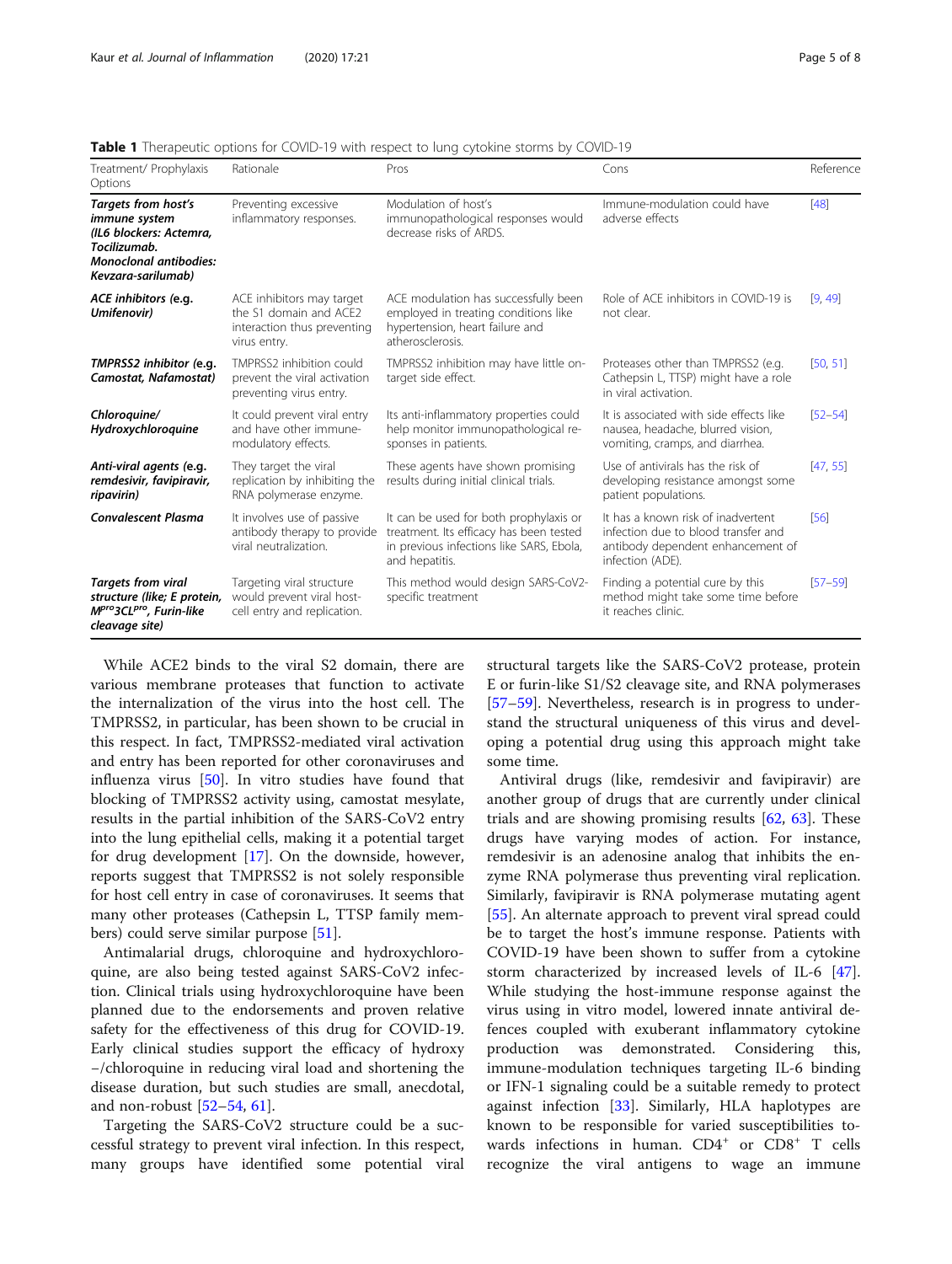<span id="page-5-0"></span>

response. Studying the HLA loci associated with development of anti-SARS-CoV-2 immunity for induction of protective immunity could be a potent way to combat against the virus [[64](#page-7-0)]. However, such studies need to be performed with caution, as immune-modulation might have serious side-effects [[65](#page-7-0)]. Lastly, the use of convalescent sera is being tested by several pharmaceutical companies to generate antibody preparations against SARS-CoV2 from convalescent plasma of recovered patients; but there are risks associated with its use as discussed in the Table [1](#page-4-0) [\[56](#page-7-0)].

### Conclusions and future directions

In conclusion, a better identification of susceptible individuals (particularly with smoking and vaping histories) and their early detection, as well as targeting ACE2 receptor (and isoforms), surface proteases, and other immunological/inflammatory targets could be a major game changer in managing the spread of this pandemic and further infections. Although many questions still

remain unanswered which need to be considered for future research. Considering that many smokers/exsmokers with airway obstructions show steroid resistance (e.g., severe asthmatics and patients with COPD), the use of steroids for management of COVID-19 must be reconsidered. It is not clear if the disease severity arises due to excessive production of pro-inflammatory responses or reduction in anti-inflammatory mediators (proresolving mediators), affecting alveolar inflammation, and due to secretory associated senescence phenotype (SASP) in aging lungs. Senesced cells may harbor components of RNA or RNA virus may hijack the host cells, and release exosomes/extracellular vesicles containing pro-inflammatory miRNA and/or viral genome/ spike protein/ACE2 receptor. Careful examination of the macrophage responses on COVID-19 infection with the assessment of the phenotypic switching might be of interest in future. Further studies are required to determine the contribution of NETs in alveolar inflammation, role of epithelial permeability, and proteases in SARS-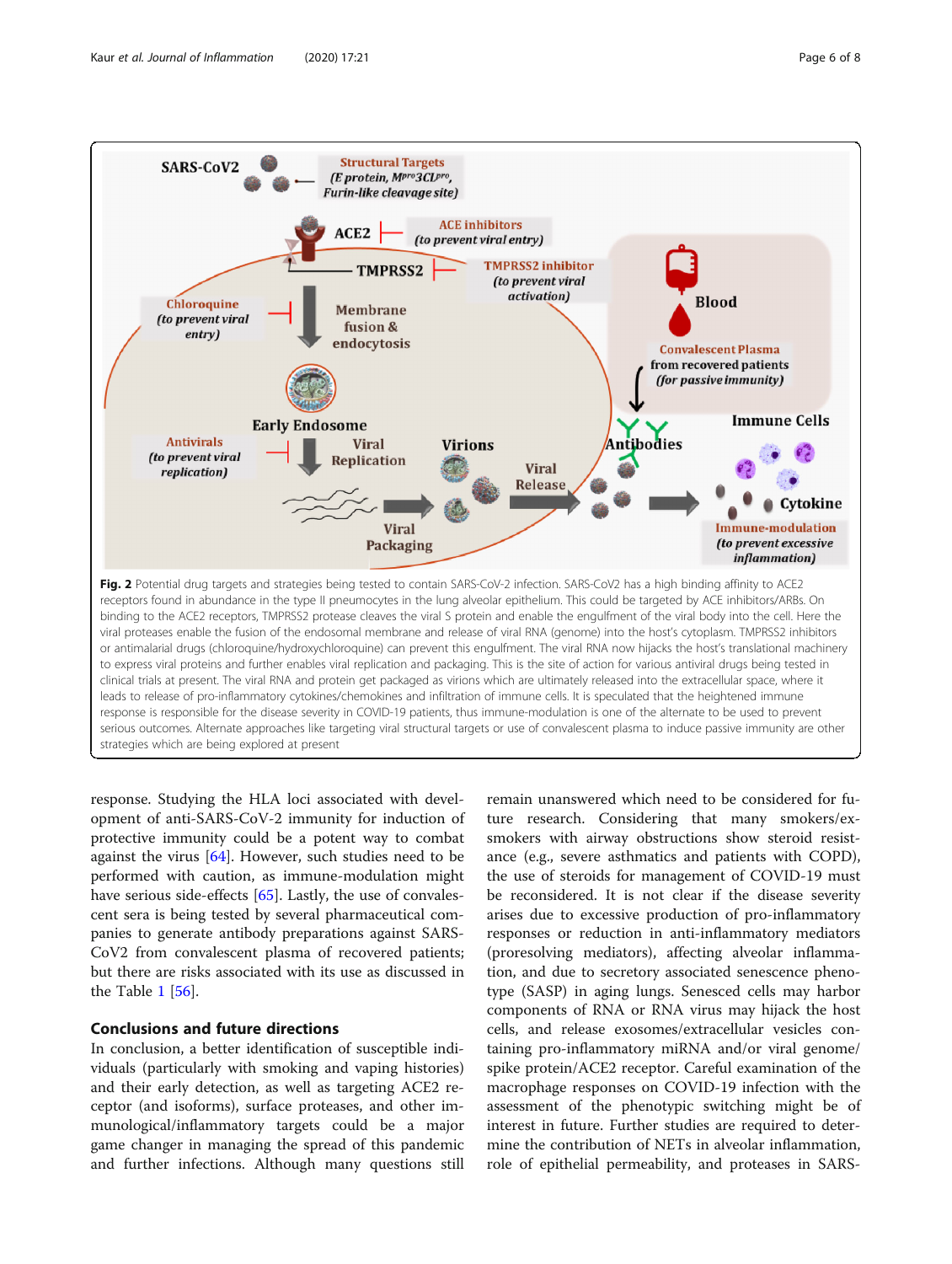<span id="page-6-0"></span>Cov2 epithelial entry. Also, the health implications of this infection amongst the recovered population remains unknown (e.g. will they develop more recurrent infections and lung remodeling/impaired repair leading to pulmonary fibrosis over a period of time). Given the ACE2 polymorphism, the role of genetic and epigenetic factors in governing the disease susceptibility (particularly in patients with hypertension) is yet another consideration to guide future research. Overall, understanding the mechanisms involved in the pathogenesis of SARS-CoV2 infection with subsequent pneumonia with lung cytokine storms, and identifying the emerging therapeutic strategies will provide timely treatment of this devastating disease.

#### Abbreviations

COVID-19: Coronavirus Disease 2019; SARS-CoV2: Severe Acute Respiratory Syndrome Coronavirus 2; ACE2: Angiotensin-converting enzyme 2; ARDS: Acute Respiratory Distress Syndrome; COPD: Chronic Obstructive Pulmonary Disease; SARS: Severe Acute Respiratory Syndrome; MERS: Middle East Respiratory Syndrome; TMPRSS2: Transmembrane protease serine 2; TTSP: Type 2 Transmembrane Serine Proteases; NET: Neutrophil Extracellular Traps; HLA: Human Leukocyte Antigen

#### Acknowledgements

None.

#### Authors' contributions

GK: Writing and editing; GL: review and editing, IR: conceptualization, writing, review, and editing. All authors have read and agreed to the published version of the manuscript.

#### Funding

This study was supported by the National Institutes of Health (NIH) R01 HL135613 and R01 ES029177.

#### Availability of data and materials

Not applicable. No data are available as this is a review article.

Ethics approval and consent to participate Not Applicable.

#### Consent for publication

Not applicable.

#### Competing interests

None.

#### Author details

<sup>1</sup>Department of Environmental Medicine, University of Rochester Medical Center, Box 850, 601 Elmwood Avenue, Rochester, NY 14642, USA. <sup>2</sup>Department of Molecular and Developmental Medicine, University of Siena, Siena, Italy.

#### Received: 21 April 2020 Accepted: 21 May 2020 Published online: 10 June 2020

#### References

- 1. Zhou F, Yu T, Du R, Fan G, Liu Y, Liu Z, et al. Clinical course and risk factors for mortality of adult inpatients with COVID-19 in Wuhan, China: a retrospective cohort study. Lancet. 2020;395(10229):1054–62. .
- 2. Fuk-Woo Chan J, Yuan S, Kok K-H, Kai-Wang To K, Chu H, Yang J, Xing F, Liu J, Chik-Yan Yip C, Wing-Shan Poon R, Tsoi H-W, Kam-Fai Lo S, Chan K-H, Kwok-Man Poon V, Chan W-M, Ip JD, Cai J-P, Chi-Chung Cheng V, Chen H, Kim-Ming Hui C, Yuen K-Y. A familial cluster of pneumonia associated with the 2019 novel coronavirus indicating person-to-person transmission: a study of a family cluster. Lancet. 2020;395:514–23.
- 4. Liu W, Tao ZW, Lei W, Ming-Li Y, Kui L, Ling Z, et al. Analysis of factors associated with disease outcomes in hospitalized patients with 2019 novel coronavirus disease. Chin Med J. 2020;133(9):1032–8.
- 5. Du Y, Tu L, Zhu P, Mu M, Wang R, Yang P, et al. Clinical features of 85 fatal cases of COVID-19 from Wuhan: a retrospective observational study. Am J Respir Crit Care Med. 2020. <https://doi.org/10.1164/rccm.202003-0543OC>.
- 6. Salako O, Okunade K, Allsop M, Habeebu M, Toye M, Oluyede G, et al. Upheaval in cancer care during the COVID-19 outbreak. Ecancermedicalscience. 2020;14:ed97.
- 7. Huang C, Wang Y, Li X, et al. Clinical features of patients infected with 2019 novel coronavirus in Wuhan, China [published correction appears in Lancet. 2020 Jan 30]. Lancet. 2020;395(10223):497–506. .
- 8. Lippi G, Henry BM. Active smoking is not associated with severity of coronavirus disease 2019 (COVID-19). Eur J Intern Med. 2020;75:107–8.
- 9. Brake SJ, Barnsley K, Lu W, McAlinden KD, Eapen MS, Sohal SS. Smoking upregulates angiotensin-converting Enzyme-2 receptor: a potential adhesion site for novel coronavirus SARS-CoV-2 (Covid-19). J Clin Med. 2020; 9(3):841.
- 10. Sama IE, Ravera A, Santema BT, van Goor H, ter Maaten JM, Cleland JGF, et al. Circulating plasma concentrations of angiotensin-converting enzyme 2 in men and women with heart failure and effects of renin–angiotensin– aldosterone inhibitors. Eur Heart J. 2020;41:1810–7.
- 11. Wang Q, Sundar I, Li D, Lucas J, Muthumalage T, McDonough S, Rahman I. E-cigarette-induced pulmonary inflammation and dysregulated repair are mediated by nAChR α7 Receptor: Role of nAChR α7 in ACE2 Covid-19 receptor regulation. Respiratory Res. 2020. [https://doi.org/10.21203/rs.2.](https://doi.org/10.21203/rs.2.23829/v2) [23829/v2.](https://doi.org/10.21203/rs.2.23829/v2) [Pre-print].
- 12. Xu H, Zhong L, Deng J, Peng J, Dan H, Zeng X, et al. High expression of ACE2 receptor of 2019-nCoV on the epithelial cells of oral mucosa. Int J Oral Sci. 2020;12(1):8.
- 13. Ziegler CGK, Allon SJ, Nyquist SK, et al. SARS-CoV-2 Receptor ACE2 Is an Interferon-Stimulated Gene in Human Airway Epithelial Cells and Is Detected in Specific Cell Subsets across Tissues [published online ahead of print, 2020 Apr 27]. Cell. 2020;S0092-8674(20)30500-6.
- 14. Sungnak W, Huang N, Becavin C, Berg M, Queen R, Litvinukova M, et al. SARS-CoV-2 entry factors are highly expressed in nasal epithelial cells together with innate immune genes. Nat Med. 2020;26(5):681–7.
- 15. Leung JM, Yang CX, Tam A, Shaipanich T, Hackett TL, Singhera GK, et al. ACE-2 expression in the small airway epithelia of smokers and COPD patients: implications for COVID-19. Eur Respir J. 2020;55(5):2000688.
- 16. Smith JC, Sheltzer JM. Cigarette smoke triggers the expansion of a subpopulation of respiratory epithelial cells that express the SARS-CoV-2 receptor ACE2. bioRxiv. 2020. <https://doi.org/10.1101/2020.03.28.013672>. [Pre-print].
- 17. Hoffmann M, Kleine-Weber H, Schroeder S, Kruger N, Herrler T, Erichsen S, et al. SARS-CoV-2 cell entry depends on ACE2 and TMPRSS2 and is blocked by a clinically proven protease inhibitor. Cell. 2020;181(2):271–80 e8.
- 18. Hoffmann M, Kleine-Weber H, Pohlmann S. A multibasic cleavage site in the spike protein of SARS-CoV-2 is essential for infection of human lung cells. Mol Cell. 2020;78(4):779–84.e5.
- 19. Lockett AD, Van Demark M, Gu Y, Schweitzer KS, Sigua N, Kamocki K, et al. Effect of cigarette smoke exposure and structural modifications on the alpha-1 antitrypsin interaction with caspases. Mol Med. 2012;18:445–54.
- 20. Jean F, Stella K, Thomas L, Liu G, Xiang Y, Reason AJ, et al. Alpha1 antitrypsin Portland, a bioengineered serpin highly selective for furin: application as an antipathogenic agent. Proc Natl Acad Sci U S A. 1998; 95(13):7293–8.
- 21. Dittmann M, Hoffmann HH, Scull MA, Gilmore RH, Bell KL, Ciancanelli M, et al. A serpin shapes the extracellular environment to prevent influenza a virus maturation. Cell. 2015;160(4):631–43.
- 22. Arcavi L, Benowitz NL. Cigarette smoking and infection. Arch Intern Med. 2004;164(20):2206–16.
- 23. Bauer CMT, Morissette MC, Stämpfli MR. The influence of cigarette smoking on viral infections: translating bench science to impact COPD pathogenesis and acute exacerbations of COPD clinically. Chest. 2013;143(1):196–206.
- 24. Yao H, Rahman I. Current concepts on oxidative/carbonyl stress, inflammation and epigenetics in pathogenesis of chronic obstructive pulmonary disease. Toxicol Appl Pharmacol. 2011;254(2):72–85.